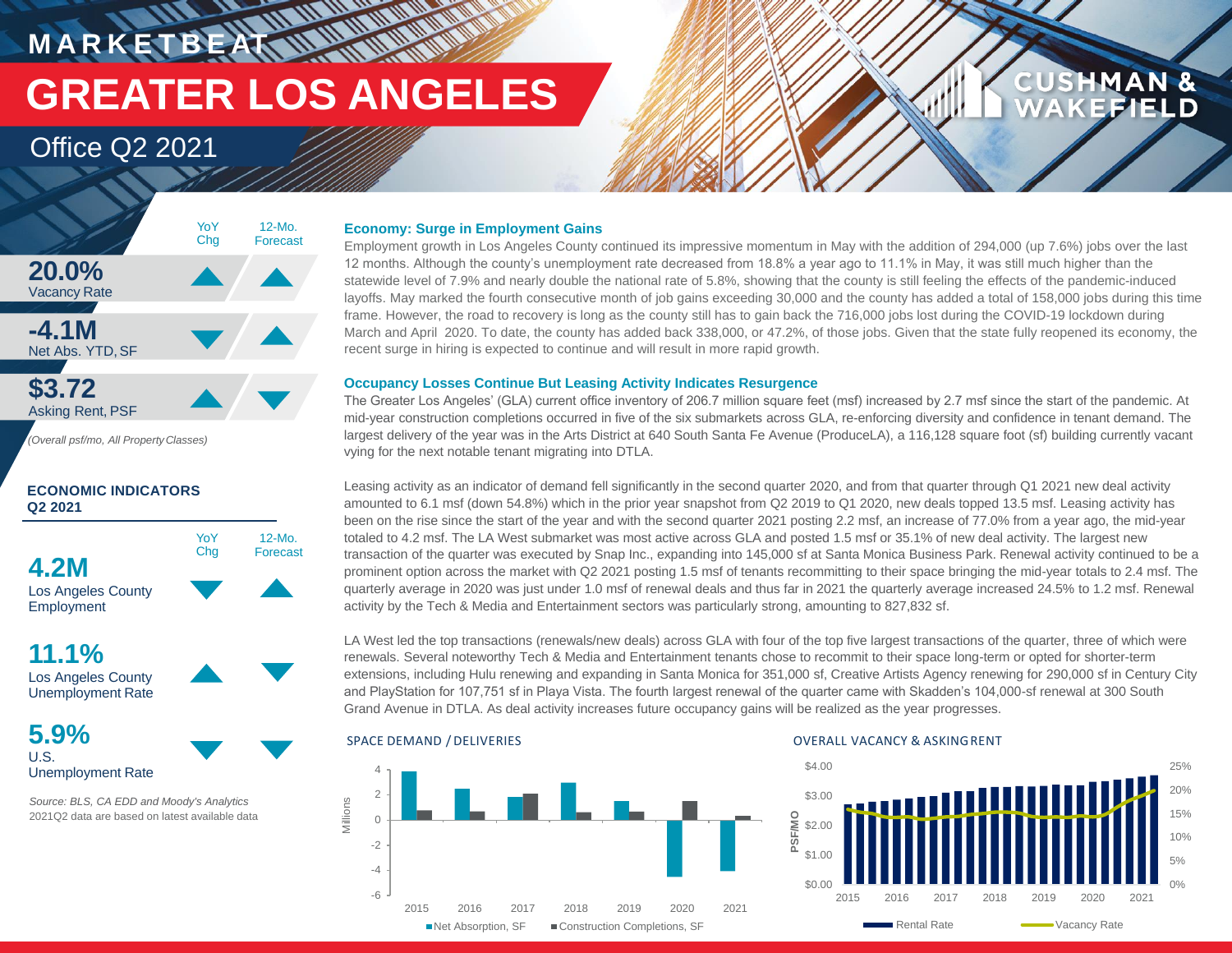# **MARKETBEAT IN WAITING** GREATER LOS ANGELES Office Q2 2021

At mid-year 2021, the GLA market had its fifth consecutive quarter of occupancy losses since the start of the pandemic. The second quarter 2021 posted negative net absorption of 2.1 msf bringing the mid-year total losses to negative 4.1 msf. The market had begun to see signs of recovery in the second quarter, but lack of tenant demand and shifts from work from home (WFH) to a changing workplace strategy has yet to offset occupancy losses. The overall vacancy rate rose 110 basis points (bps) quarterover-quarter (QOQ) to 20.0% at mid-year and increased 510-bps from a year ago. Vacant sublease space rose 7.1% from the previous quarter to 3.9 msf or 1.9% of the vacant space in the market.

The GLA construction pipeline grew at mid-year to 6.0 msf of new product with an additional 2.7 msf of under renovation projects. Demand for new high-end creative space has kept the development pipeline healthy across most submarkets which is showcased by the 2.5 msf or 41.2% of the 6.0 msf of new buildings pre-leased. Barring construction delays an anticipated 3.0 msf could deliver prior to year-end, a large portion (1.2 msf or 35.0%) is in the highly sought-after submarket of Culver City and is 100% pre-leased. However, the remaining balance could deliver vacant and put more upward pressure on vacancy rates in the second half of the year. With 3.2 msf (53.3%) under construction the LA West market leads in development activity followed by Tri-Cities with 1.4 msf (24.0%) and LA South pulling in just shy of 900,000 sf (15.0%).

## **Asking Rents In Fluctuation Across Submarkets**

Overall asking rental rates across the market increased 5.8% or \$0.20 price per square foot (psf) from a year ago and \$0.05 from the previous quarter to \$3.72 price per square foot per month (psf/mo). The quarter-over-quarter growth rate since the onset of the pandemic has hovered below 2.0%, with Q2 2021 rising a subtle 1.4%. Tenant interest in evaluating space options returned to select submarkets, most notably the LA West market. Considering this market holds the highest asking rents (\$5.09 psf/mo) across GLA it has helped the market to maintain healthy asking rents. This is especially apparent in the Lower Westside market where Culver City demand has outpaced supply and put upward pressure on nearby alternatives such as Playa Vista, increasing rent YOY by 8.6%. Overall Class A asking rents rose similarly and closed the second quarter at \$4.01 psf/mo, a 6.2% or \$0.23 increase from a year ago and a 1.6% increase QOQ. Asking rents across GLA haven't softened to the magnitude anticipated, and with leasing activity and tenant demand increasing in select submarkets we could expect to see less softening in the coming quarters and even upwards adjustments on top highly sought out Class A product.

Sales activity volumes in terms of square feet trended downward at year-end 2020 to 1.3 msf in the fourth quarter and carried into 2021 in the first quarter with a 49.1% decrease to 670,000 sf. With renewed optimism in the market Q2 2021 activity rose to 1.4 msf taking the mid-year total to 2.1 msf. The largest sale of the quarter was in Downtown Long Beach (LA South) with TI Capital purchasing the 302,897-sf Catalina Landing (310-340 Golden Shore Avenue) from Colony Capital Inc. for an undisclosed amount.

## **DIRECT VS. SUBLEASE SPACE AVAILABLE COMPARISON**

**CUSHMAN &** 



## **SUBMARKET ASKING RENT**



## **OUTLOOK**

- As the economy starts to regain traction and in-office workers return to their desks, job growth is expected to increase which will result in increased leasing activity and occupancy gains.
- With several sizeable move-ins expected in 2021, net gains in absorption alongside slowing sublease availabilities will place slight downward pressure on vacancy rates. However, improvements will occur at slower pace as new construction in the pipeline is added to the market's inventory.
- The Tech & Media sector will continue to drive much of the activity in the market as demand from major content producers persists despite the downturn. With coworking closures on the rise, flexible space provider demand will continue to tail off, with closed locations creating opportunities for attractive second-generation space offerings in the market.
- As the market continues to stabilize, many tenants in the marketplace will likely consider transacting extensions and renewals to satisfy requirements for the short-term.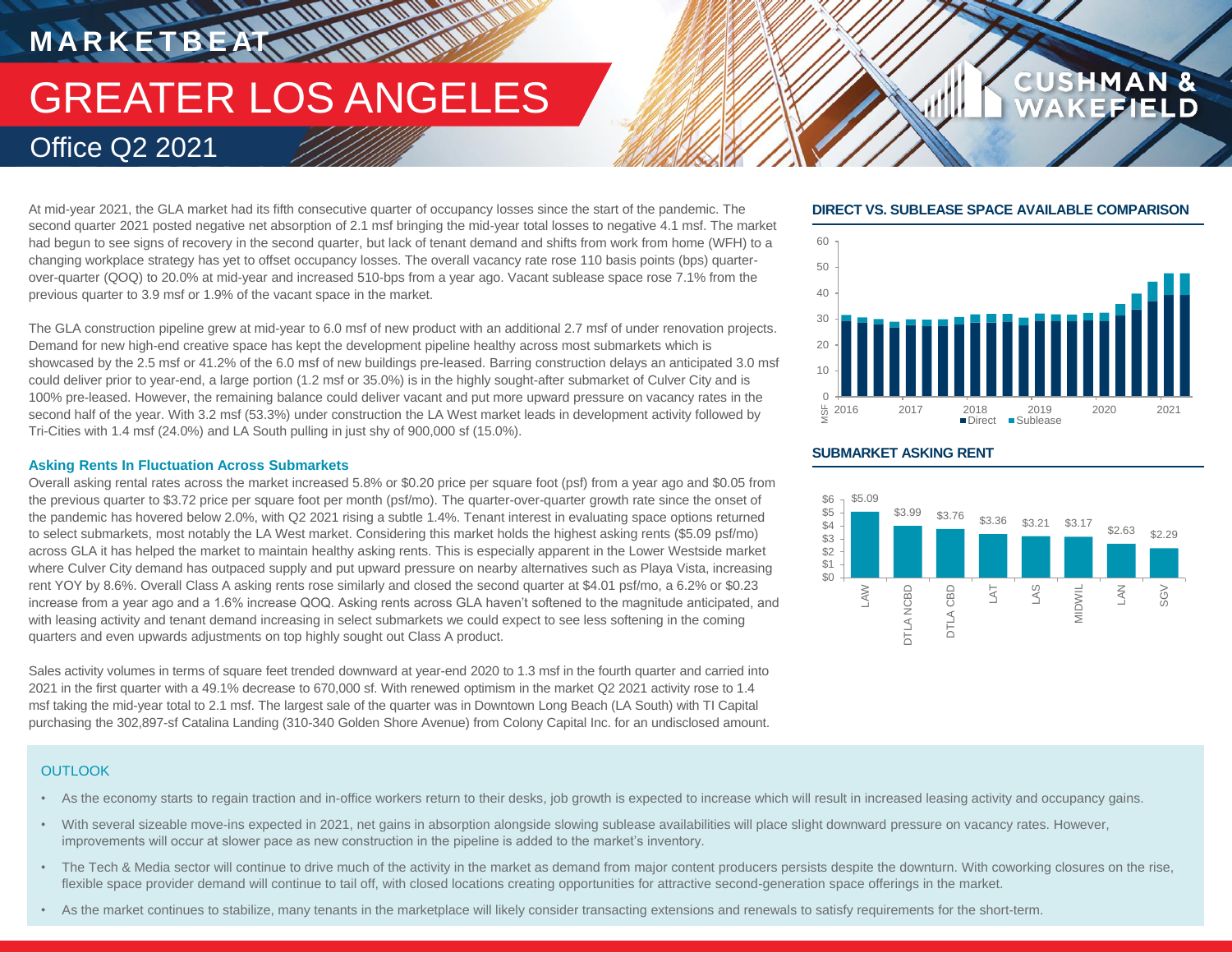# **MARKETBEAT MANUFULURE** GREATER LOS ANGELES Office Q2 2021

## **LOS ANGELES DOWNTOWN (CBD)**

At mid-year 2021, the CBD has posted net occupancy losses of 400,849 resulting in a 230-bp increase YoY in overall vacancy. Second quarter overall vacancy of 22.8% reached its highest peak since 2014. Move-outs throughout the quarter pushed occupancy losses to 319,605 sf with WeWork (66,558 sf) at the Fine Arts Building being the most notable given the company's restructuring post-IPO. Rightsizing trends continued in the CBD with Skadden downsizing their space requirements with the recent 104,000-sf renewal at One California Plaza, similar to Jones Day and Nossaman LLP earlier this year. Union Bank and Pillsbury Winthrop had previously negotiated downsizes that brought more vacant space to the market in the second quarter. Uncertainty remains in the office market as leasing activity has yet to show indications of recovery towards pre-pandemic levels. The second quarter leasing activity of 92,111 sf brought the mid-year total to just 218,888 sf marking a 52.0% drop YOY. Renewals have been favored over relocating during these unprecedented times, an additional 178,703 sf of deals posted in Q2 2021 bringing the mid-year total to 359,792 sf. Despite slower activity the overall asking rents remained stable in Q2 2021 up 1.0% YOY, reaching \$3.76 psf/yr. Class A overall asking rents increased 1.1% YOY to \$3.88 psf/mo. While rents have remained relatively stable YOY, both overall asking rents and Class A overall rents declined \$0.01 quarter-over-quarter (QOQ). DTLA typically recovers at a slower pace and more incrementally than other submarkets across Los Angeles and as economic and social conditions improve and office using jobs return the CBD should realize positive shifts to market fundamentals.

## **LOS ANGELES DOWNTOWN (NON-CBD)**

Leasing activity in 2021 remains below the norm in the Non-CBD and for the fourth consecutive quarter posted new leasing activity under 100,000 sf. New leasing activity in Q2 2021 softened to just 57,416 sf, bringing mid-year leasing to 125,703 sf marking a 46.3% drop YOY. The sizable 79,000 sf WeWork move-out at the Western Pacific compounded vacancies in the market pushing net absorption to negative 190,517 sf. Even with renewed optimism, vaccinations and restrictions being lifted, the strain on the DTLA office market is still being felt and vacancies continue to rise. The overall vacancy rate reached 29.0% in Q2 2021, up 600 pbs from a year ago and up 310 bps from the previous quarter. Move-outs can be partially attributed to this increase but have been further exacerbated by the delivery of new space. With no preleasing activity, ProduceLA at 640 South Santa Fe Avenue in the Arts District delivered 125,200-sf vacant space to the market. Despite the lack of leasing demand overall asking rents in the Non-CBD increased 9.4% YOY to \$3.99 psf/mo, while direct asking rents posted a 7.3% increase YOY to \$4.07 psf/mo. This growth can be attributed to the increased inventory of creative office product in recent years with landlords keen on retaining that value of newly renovated or constructed high-end properties. With vacancy continuing to rise and the projected delivery of the near 1.4 msf California Market Center in the year, asking rents could drop if demand remains low. Investment activity showed signs of recovery as the sale of the Switchyard, the two-building creative office campus, sold to SteelWave from C.E.G. Construction for \$80M or approx. \$509 psf and was vacant at the time of sale.

### **MID-WILSHIRE**

The Mid-Wilshire market is comprised of Hollywood, Mid-Wilshire, and Park Mile submarkets and contains 13.0 msf of office inventory. New leasing activity in Mid-Wilshire ticked up in Q2 2021 with 110,222 sf, bringing the market to just 136,176 sf at mid-year marking a 36.7% drop YOY. Prior to the pandemic Hollywood was one of the most in-demand submarkets in Los Angeles and while activity hasn't returned in full, deals like the 70,285-sf lease with Company3 signing at 1001 N. Steward Street is a positive indicator. This along with industry heavyweights such as Netflix moving into offices later in the year, market demand should return as the year progresses. Occupancy losses continued in the second quarter of 2021 with negative 207,801 sf of absorption, taking the mid-year total to negative 360,650 sf. Overall vacancy continued to rise and reached 31.1% in the second quarter of 2021, up 170-bps QOQ and a staggering 910-bps leap YOY. With 464,000 sf of vacant space delivered to the market in Q4 2020, vacancy spiked as result of delayed move-ins but is expected to offset next quarter as Netflix occupies space. Sublease vacancy reached a new peak in Q2 2021 at 2.6% a 170-bp increase YOY. As with many markets in Los Angeles, overall asking rents increased YOY despite slowdown in activity. Regardless of overall asking rents dipping 4.3% QOQ, Q2 2021 asking rent of \$3.17 psf/mo are up 6.3% YOY.

Overall Rental vs. Vacancy Rate CENTRAL BUSINESS DISTRICT



**CUSHMAN &** 





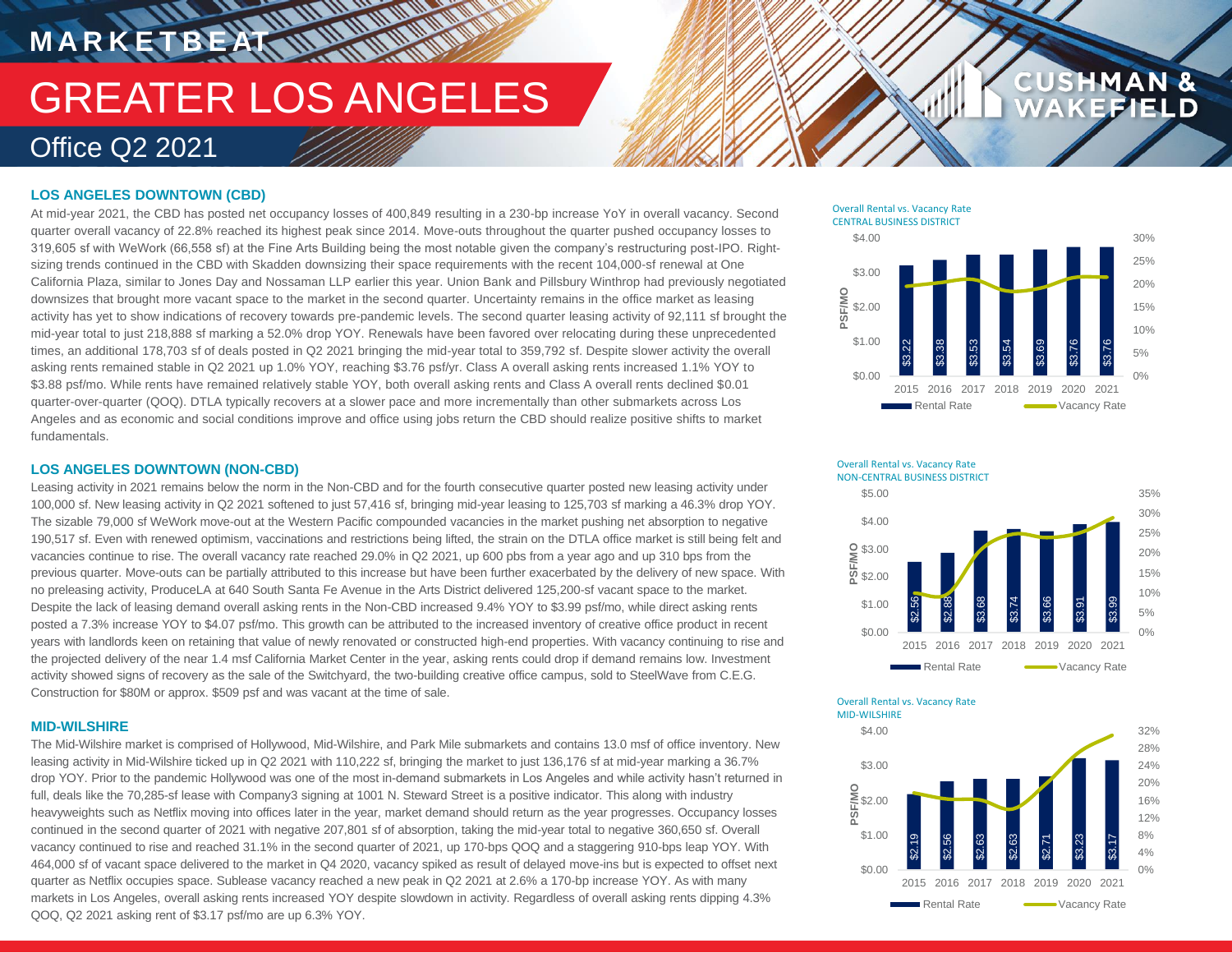# **MARKETBEAT WWW.WWW** GREATER LOS ANGELES Office Q2 2021

## **LOS ANGELES NORTH**

During second quarter 2021, LA North recorded 349,023 sf of new leasing activity, falling 6.8% shy of the deal volumes of the previous quarter YTD totals of 721,613 sf fell 4.6% behind that of the previous year. Transaction totals in Q2 2021 additionally fell short of the 2020 quarterly leasing average by 10.4%. Westlake Village and Sherman Oaks accounted for the bulk of leasing activity in the market, with the largest new lease of the quarter signed by Ember Corporation for 25,463 sf at The Oaks at Westlake. Several sizeable tenants recommitted to their space with renewals and shorter-term extensions, the largest being First American Home Buyers renewing for 20,153 sf at Corporate Pointe in West Hills. With relatively slow tenant demand and ongoing consolidations, Q2 2021 recorded the fifth consecutive quarter of negative net absorption with 123,042 sf in occupancy losses for a total of 360,650 net move-outs YTD. As space continued to come back to the market, overall vacancy trended upward, posting a 420-bp increase YOY to 15.7%. Despite persisting slowdowns in demand, overall average asking rents held stable at \$2.63 psf/mo in Q2 2021, posting slight \$0.03 psf uptick quarter-over-quarter and remaining flat YOY. Class A overall asking rents posted increases of 1.6% YOY, averaging \$2.79 psf/mo. Sherman Oaks maintains the highest asking rates in the market at \$3.07 psf/mo, followed by Encino at \$2.92 psf/mo. With the 50,814-sf Tourney Place in Valencia reaching completion in Q1, the only project remaining underway in LA North is the Warner Landmark redevelopment for 309,674 sf, with an additional 1.4 msf of proposed developments in the pipeline.

## **LOS ANGELES SAN GABRIEL VALLEY**

San Gabriel Valley (SGV) was able to record positive absorption at mid-year 2021 in large part due to the long-anticipated City of Hope move-in at 4900 Rivergrade Road occupying 160,000 sf. This offset the lack of new demand in the market bringing the mid-year to positive net absorption of 64,510 sf, the first the market posted occupancy gains since Q2 2020. Since that same time period vacancy rates have steadily risen peaking last quarter to 12.7% and down 110-bps QOQ to 11.6%, and only up 100 bps from a year ago. Renewed optimism and activity has occurred as restrictions have been lifted and vaccinations at a level where companies are making decisions to return to work and reevaluate their footprint in the market. Downward pressure continued on asking rents at quarter-end with a \$0.01 decrease QOQ to \$2.29 psf/mo, a 3.8% or \$0.09 reduction from a year ago. Demand remains strongest within the Class A market with asking rents increasing \$0.02 QOQ to \$2.58 psf/mo in Q2 2021. All submarkets realized incremental decreases to overall asking rents except the City of Industry/Diamond Bar submarket where rents increased 2.3% YoY to \$2.64 psf/mo and remains the highest priced submarket. New leasing activity almost tripled from the first quarter 2021 posting 121,626 sf, bringing the mid-year total to 163,308 sf, a 59.9% increase from a year ago. The largest new lease in SGV was the City of Hope expanding more space at 4900 Rivergrade Road with an additional 38,000 sf and with the second largest lease of 19,000 sf by SILC Technologies, activity within the 210 Corridor posted the highest of all submarkets at mid-year 2021.

## **LOS ANGELES SOUTH**

South Bay office market has seen its sublease vacancy jump from 0.8% during Q1 2020 to 2.3% at Q2 2021 with vacant sublease space totaling 925,755 sf. When looking at available sublease space (both vacant and occupied), that total jumps to 1.1 msf and accounts for 14.4% of the total available space on the market. Although the South Bay market continues to be in the red and transactional velocity has slowed since the start of the pandemic, there is some positive news. The South Bay market has managed to post healthy leasing total thanks to the strong performance by the El Segundo submarket. Due to a very strong first quarter when several large deals were transacted in the El Segundo submarket, mid-year 2021's leasing total of 956,398 sf was up 78.7% for mid-year 2020 with the number of transactions only down 8.5%. The El Segundo submarket accounted for more than half of South Bay's leasing activity with 526,197 sf of space leased. With companies downsizing and adding sublease space on the market, an additional 395,032 sf of vacant space was added to the market during Q2 which brought South Bay's overall vacancy rate to 24.8%, up 170 bps Q/Q and 540 bps higher than a year ago. Surprisingly, overall asking rents continue to rise, increasing by 3.0% year-over-year. Landlords are not lowering their asking rents but are getting more creative in an effort to attract and retain tenants. We are seeing higher tenant improvement allowances, more free rent and more flexibility on taking rents. With higher demand than the rest of the South Bay, the El Segundo submarket has the highest rents in the South Bay and has seen its average overall asking rent grow by 31.2% since year-end 2016.

## \$3.00 **Overall Rental vs. Vacancy Rate** LOS ANGELES NORTH



## **D**<br>B<br>\$1.00 \$2.00 \$3.00 **Overall Rental vs. Vacancy Rate** SAN GABRIEL VALLEY



15% 20% 25%

**CUSHMAN &** 

### **Overall Rental vs. Vacancy Rate** LOS ANGELES SOUTH

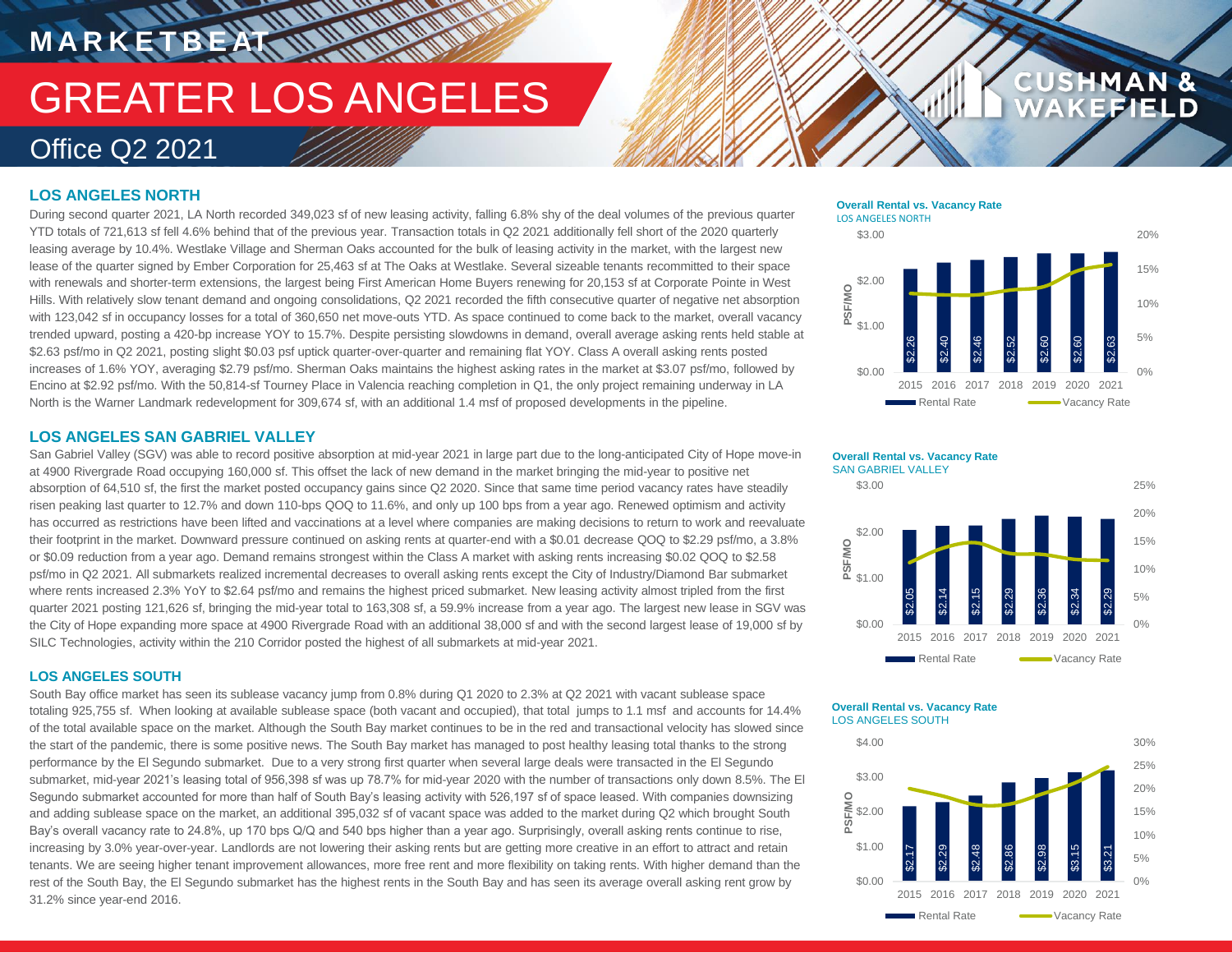## GREATER LOS ANGELES Office Q2 2021

## **LOS ANGELES TRI-CITIES**

**M A R K E T B E AT**

At mid-year 2021 the Tri-Cities market realized improvements in some market fundamentals, with increased tenant activity, new deals were inked in Q2 2021 with 381,401 sf taking the year-to-date totals to 477,229 sf. Considering a sluggish start in Q1 2021, deal activity increased 298.0% in Q2 2021 and is the highest volume recorded since Q3 2019. The largest new deal in the Tri-Cities at mid-year was Xencor taking down a large portion of space at 465 N. Halstead Street in Pasadena for 129,759 sf, one of the largest deals signed across GLA in Q2 2021. Additionally, the sale of building was contingent upon lease execution, therefore the 240,904-sf property sold for \$72.5M or \$301 psf to Lincoln Property Company making it the second largest sale across GLA at mid-year. The Link at 2901 W. Alameda Avenue in Burbank (102,661 sf) sold to Pendulum Property Partners for \$61.5M or \$599 psf. As companies had put their real estate options on hold during the pandemic, occupancy losses continued in the second quarter posting 111,401 sf of negative net absorption bringing the year-to-date total to negative 134,268 sf. Albeit, the negative absorption at mid-year fairs much better than other submarkets across GLA and accounts for only 3.3% of total occupancy losses. The overall vacancy rate ticked up slightly to 15.9%, a 30-bps increase QOQ, but far from the 11.6% recorded a year ago after years of strong occupancy gains in the Tri-Cities. Development projects remain active across all parts of the Tri-Cities market topping 1.4 msf under construction, the second largest volume compared to GLA submarkets or 24.0% of the total 6.0 msf. Overall asking rental rates to have been propped up by the type of high-end product/space available and the type of tenants active in the market maintaining no change QOQ at \$3.36 psf/mo and a meager \$0.02 drop from a year ago.

**HARRY AND MANY** 

### **Overall Rental vs. Vacancy Rate** TRI-CITIES



**CUSHMAN &** 

FIELD

## **LOS ANGELES WEST**

During the second quarter of 2021, new leasing activity in LA West saw a significant comeback since severe setbacks at the onset of the downturn in Q2 2020, increasing 62.6% over the previous quarter to 906,717 sf and bringing YTD activity to 1.5 msf. The quarter's transaction volume even surpassed pre-pandemic levels, exceeding Q1 2020 leasing activity by 8.0%. Santa Monica, West Hollywood and Beverly Hills accounted for the bulk of new leasing In Q2, with the largest new transaction of the quarter executed by Snap Inc., expanding into 145,000 sf at Santa Monica Business Park. Renewal activity by the Tech & Media and Entertainment sectors was particularly strong, amounting to 827,832 sf, more than triple the renewals signed in the previous quarter and just 1.1% shy of Q1 2020 levels. Several noteworthy tenants chose to recommit to their space long-term or by opting for shorter-term extensions, with the largest renewal executed by Hulu, also expanding at Colorado Center in Santa Monica for a total of 351,000 sf. Asking rents continued to hold strong and even trend upward slightly to an overall average of \$5.09 psf/mo, exhibiting a 3.7% increase YOY. Class A average asking rates reported even greater annual increases of 4.3% to \$5.29 psf/mo. Santa Monica continues to attain the highest overall asking rents in the market at \$5.97 psf/mo, followed by Playa Vista with asks averaging \$5.79 psf/mo. Despite the ramp up in activity in Q2, LA West recorded the fifth consecutive quarter of negative net absorption, with 912,894 sf in occupancy losses in Q2 2021 for a total of -1.7 msf YTD. Sizeable move-outs over the first half of the year, primarily in submarkets with premium rents such as Century City and Playa Vista, coupled with sublease offerings coming to the market led overall vacancy to climb 660 bps YOY to 17.5%. Vacancy hikes are, however, anticipated to be offset by several large-scale occupancies set for second half of the year, primarily at developments under construction. With 3.2 msf of office projects underway, 1.6 msf are slated to deliver by the year-end nearly 92.0% preleased, including Amazon Studios at Culver Studios, HBO at Ivy Station and Apple, all in Culver City, bringing future occupancy gains to LA West.

#### $$3.94$ \$4.29 \$4.60 \$4.63 \$4.69  $\mathfrak{p}$ \$5.  $0%$ 5% 10% 15% 20% \$0.00 \$1.00  $\frac{2}{5}$   $$2.00$ \$3.00 \$4.00 \$5.00 \$6.00 2015 2016 2017 2018 2019 2020 2021 **PSF/MO** Rental Rate **Communist Contract Rate Overall Rental vs. Vacancy Rate**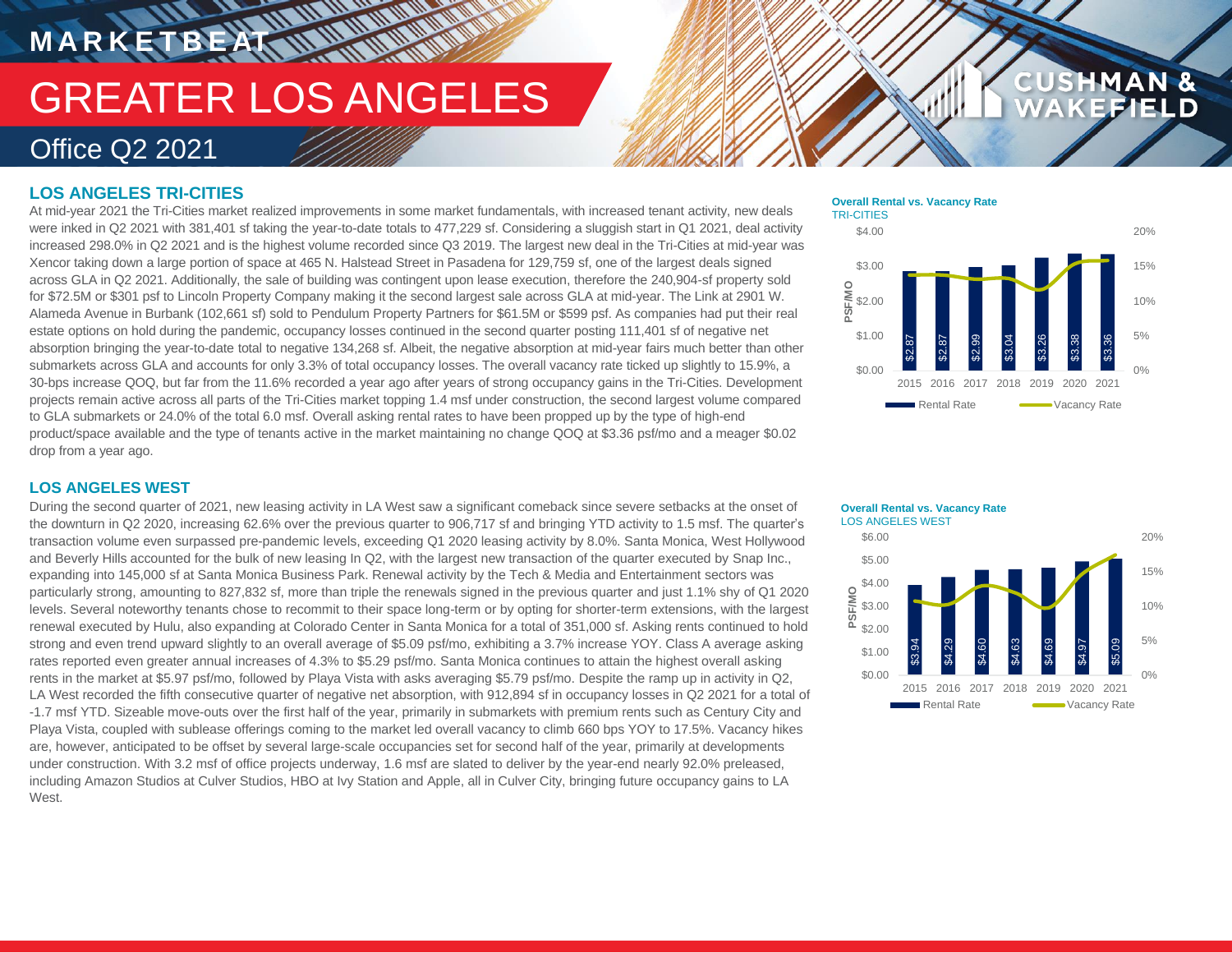# GREATER LOS ANGELES

## 1AN &<br>FIELD **CUSHM**

## Office Q2 2021

**M A R K E T B E AT**

## **MARKET STATISTICS**

| <b>SUBMARKET</b>             | <b>INVENTORY</b><br>(SF) | <b>SUBLET</b><br>VACANT (SF) | <b>DIRECT</b><br>VACANT (SF) | <b>OVERALL</b><br><b>VACANCY RATE</b> | <b>CURRENT QTR</b><br><b>OVERALL NET</b><br><b>ABSORPTION (SF)</b> | <b>YTD OVERALL NET</b><br><b>ABSORPTION (SF)</b> | <b>YTD LEASING</b><br><b>ACTIVITY (SF)</b> | <b>UNDER CONSTRUCTION</b><br>(SF) | <b>OVERALL</b><br><b>ASKING RENT</b><br>(ALL CLASSES)* | <b>OVERALL</b><br><b>ASKING RENT</b><br>(CLASS A)* |
|------------------------------|--------------------------|------------------------------|------------------------------|---------------------------------------|--------------------------------------------------------------------|--------------------------------------------------|--------------------------------------------|-----------------------------------|--------------------------------------------------------|----------------------------------------------------|
| Los Angeles Downtown CBD     | 27,750,804               | 417,034                      | 5,910,317                    | 22.8%                                 | $-319,605$                                                         | $-400,849$                                       | 218,888                                    |                                   | \$3.76                                                 | \$3.88                                             |
| Los Angeles Downtown Non-CBD | 11,025,014               | 195.799                      | 2,999,148                    | 29.0%                                 | $-190,517$                                                         | $-272,258$                                       | 125,703                                    | 214,000                           | \$3.99                                                 | \$4.67                                             |
| Mid-Wilshire                 | 13,011,055               | 333,471                      | 3,709,131                    | 31.1%                                 | $-207,801$                                                         | $-324,723$                                       | 136,176                                    | 186,524                           | \$3.17                                                 | \$3.09                                             |
| Los Angeles West             | 55,112,098               | 1,219,978                    | 8,445,214                    | 17.5%                                 | $-912,984$                                                         | $-1,733,426$                                     | 1,464,504                                  | 3,207,752                         | \$5.09                                                 | \$5.29                                             |
| Los Angeles North            | 31,320,695               | 273,697                      | 4,654,892                    | 15.7%                                 | $-123,042$                                                         | $-360,650$                                       | 721,613                                    |                                   | \$2.63                                                 | \$2.79                                             |
| Los Angeles South            | 31,274,287               | 925,755                      | 6,819,851                    | 24.8%                                 | $-395,032$                                                         | $-907,004$                                       | 958,119                                    | 899,861                           | \$3.21                                                 | \$3.51                                             |
| <b>Tri-Cities</b>            | 24,679,171               | 414,106                      | 3,511,346                    | 15.9%                                 | $-111,401$                                                         | $-134,268$                                       | 477,229**                                  | 1,446,411                         | \$3.36                                                 | \$3.49                                             |
| San Gabriel Valley           | 12,568,280               | 100,701                      | 1,356,051                    | 11.6%                                 | 140,000                                                            | 64,510                                           | 163,308                                    | 62,000                            | \$2.29                                                 | \$2.58                                             |
| <b>GRAND TOTAL</b>           | 206,741,404              | 3,880,541                    | 37,405,950                   | 20.0%                                 | $-2,120,382$                                                       | $-4,068,668$                                     | 4,265,540**                                | 6,016,548                         | \$3.72                                                 | \$4.01                                             |

*\*Rental rates reflect full service asking \$psf/mo \*\*Stats do not match National numbers*

## **KEY LEASE TRANSACTIONS Q2 2021**

| <b>PROPERTY</b>                                        | <b>SUBMARKET</b>                     | <b>TENANT</b>                            | <b>RSF</b> | <b>TYPE</b>          |
|--------------------------------------------------------|--------------------------------------|------------------------------------------|------------|----------------------|
| 2450-2500 Broadway   Colorado Center - Bldg. E & F     | LA West   Santa Monica               | Hulu                                     | 351.000    | Renewal*   Expansion |
| 2000 Avenue of the Stars                               | LA West   Century City               | <b>Creative Artists Agency</b>           | 290,000    | Renewal*             |
| 3100 Ocean Part Boulevard   Santa Monica Business Park | LA West   Santa Monica               | Snap Inc.                                | 145.000    | Expansion            |
| 465 N. Halstead Street   Pasadena Business Center      | LA Tri-Cities   Pasadena East        | Xencor                                   | 129.759    | <b>Direct</b>        |
| 13031 W. Jefferson Boulevard   The Reserve             | LA West   Playa Vista                | Sony Play Station                        | 107.751    | Renewal*             |
| 300 South Grand Avenue / One Cal                       | LA Downtown CBD   Financial District | Skadden, Arps, Slate, Meagher & Flom LLP | 104.000    | Renewal*             |
| 1001 N. Seward Street                                  | Mid-Wilshire   Hollywood             | Company 3                                | 70.285     | <b>Direct</b>        |
| 2345 Alaska Avenue   Utah Avenue Campus                | LA South   El Segundo/Beach Cities   | <b>Charter Communications</b>            | 60.920     | Renewal*             |

*\*Renewals not included in leasing statistics*

## **KEY SALES TRANSACTIONS Q2 2021**

| <b>PROPERTY</b>                                  | <b>SUBMARKET</b>                 | <b>SELLER   BUYER</b>                                     | <b>SF</b> | <b>PRICESS PSF</b> |
|--------------------------------------------------|----------------------------------|-----------------------------------------------------------|-----------|--------------------|
| 310-340 Golden Shore Avenue   Catalina Landing   | LA South   Downtown Long Beach   | Colony Capital, Inc.   TI Capital                         | 302,897   | N/A                |
| 465 N. Halstead Street                           | Pasadena East                    | EverWest Real Estate Investors   Lincoln Property Company | 240.904   | $$72.5M$$ $$301$   |
| 4500 Park Granada Boulevard   The Park Calabasas | LA North   Calabasas             | Rising Realty Partners   Gemdale USA Corporation          | 222.524   | \$79.0M   \$355    |
| 2050 West 190th Street   Gramercy Plaza          | LA South   190th Street Corridor | PreylockReal Estate Holdings   Kingsbarn Realty Capital   | 157.641   | \$44.5M   \$282    |

## **KEY CONSTRUCTION COMPLETIONS YTD 2021**

| <b>PROPERTY</b>                                           | <b>SUBMARKET</b>             | <b>MAJOR TENANT</b>                    |         | <b>OWNER / DEVELOPER</b>         |
|-----------------------------------------------------------|------------------------------|----------------------------------------|---------|----------------------------------|
| 900 District Drive   NFL Media Building at Hollywood Park | LA South   LAX/Century Blvd. | Natl. Bus. Academy State of California | 379,064 | The Kroenke Group   Wilson Meany |